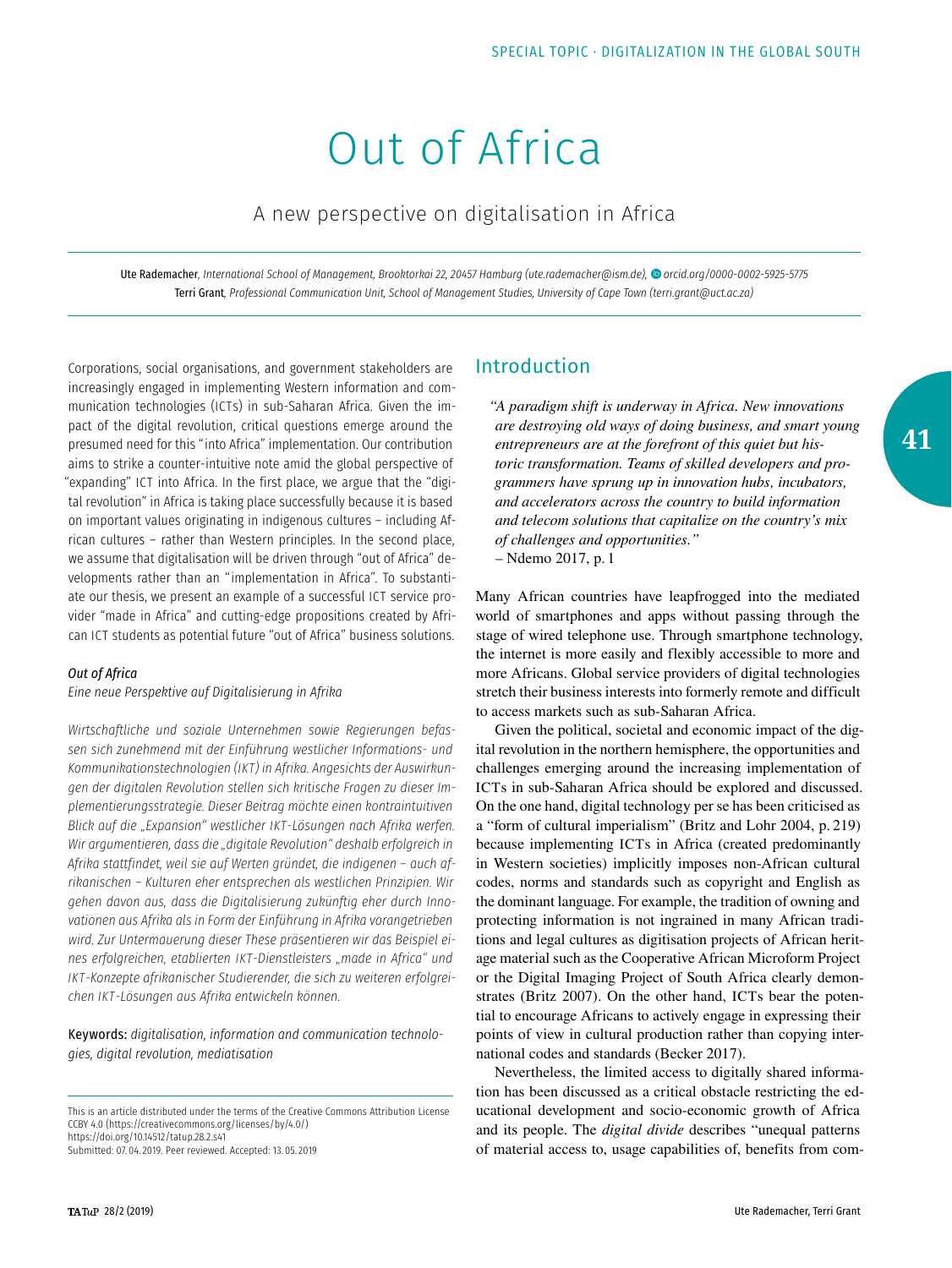puter-based information and communication technologies that are caused by society" (Fuchs and Horak 2008, p.101). It is still more accentuated in African countries as they lack a broad access to information distribution systems. However, in technological terms, the internet revolution is booming in Africa. According to the United Nations' International Telecommunication Union (2018), the African continent may have the lowest internet penetration but, simultaneously, it boasts the fastest increase in internet accessibility.

In this paper, we argue that the so-called digital revolution is taking place successfully because it is based on important values that originate in indigenous cultures – including African cultures – rather than Western philosophy and principles and will be driven in future through 'out of Africa' development rather than through implementation in Africa.

# The digital revolution as cultural revolution

*"If the first machine age helped unlock the forces of energy trapped in chemical bonds to reshape the physical world, the real promise of the second machine age is to help unleash the power of human ingenuity."* – Brynjolfsson and McAfee 2014, p. 12

Digitalisation is changing the world dramatically. Brynjolfsson and McAfee (2014) compare the current societal changes with the impact of the industrial revolution sparked by the invention of the steam engine. In their view, the second machine age will be mainly driven by digital technologies such as the internet of things, artificial intelligence, the change of human-machine-interactions, and collaborations in the professional and the private sphere. New skills and competencies will be required to keep up with the effects of the digital revolution. To grasp the most relevant implications, the concept of the VUCA world has been developed (Bennett and Lemoine 2014). The acronym VUCA stands for:

- Volatility: the world is constantly changing, becoming more unstable through unpredictable changes and this is happening faster than in recent history leading to new ways of thinking in leadership, management and organisational development (Elkington et al. 2017).
- Uncertainty: it is impossible to predict and anticipate how events will unfold, what the future holds, or to make plans. Decision-making relies more often on experience-based heuristics than formal logic reasoning (Neth and Gigerenzer 2015).
- Complexity: challenges are more multi-layered and difficult to understand than in the past because their different levels intermingle and choosing the single correct path is mostly impossible (Mack et al. 2015).
- Ambiguity: despite the increasing amount of information,

facts are less and less clear and precisely determinable. Categories are not exclusive anymore and redundancies, overlapping boundaries, and 'fuzzy' concepts are rather the norm than the exemption (Ellsberg 2015).

Hence, in a VUCA world it is more difficult for companies to plan and predict. Innovations with a more radical and disruptive nature are needed because product and service innovations have become a substantial driver for long-term business success (Hon 2012). Thus, new formats and procedures for innovation management such as Design Thinking<sup>1</sup>, SCRUM<sup>2</sup> and Kanban<sup>3</sup> have been created recently (Amshoff et al. 2015; Denning 2010; Meinel and Leifer 2010). But besides innovative creativity tools, corporations need to provide a stimulating and supportive innovation climate (Zhu et al. 2018). Research in organisational psychology has revealed a number of dimensions (see figure 1) that are crucial for providing an organisational environment to cultivate innovative teams:

Team members need to feel comfortable to participate in the innovation process and to express unconventional ideas without risking negative reactions from their colleagues or superiors (Bain et al. 2001). Participative safety is a given when team members have a 'we-are-together attitude' and share information in the team rather than keeping it to themselves (Houston et al. 2017). Sharing information for the benefit of others rather than regarding information as a source of power is becoming a principle of collaboration. This might be new for many traditional Western corporations and managers but can be found in the ancient African tradition of Ubuntu, whose core message "I am because we are" privileges a universal bond of sharing (Lutz 2009; Skjerdal 2012). However, the risk of abuse and romanticism of the bond of sharing should not be ignored (Mkabela and Nyaumwe 2007). Furthermore, learning, knowledge, and wisdom are deeply embedded in an oral and visual storytelling tradition in African cultures. For hundreds of years, experiences have been passed down from one generation to the next via rich and meaningful stories. Therefore, we argue that African values of sharing information for the benefit of the community are crucial for the innovation culture the digital sphere is striving for.

<sup>1</sup> Design thinking encompasses the cognitive, strategic and practical processes by which design concepts are created by individual designers or design teams in order to meet the customers' needs and the requirements for the innovation of products and services within corporate and social contexts.

<sup>2</sup> Scrum refers to an agile framework for managing knowledge work that originates in software development and has spread into various fields of micro project management. Teams split their activities into actions that can be accomplished within time-boxed iterations ("sprints") that last between two and four weeks and will be monitored and re-planned in short, daily stand-up meetings ("daily scrums").

<sup>3</sup> Kanban (Japanese for "billboard") is a scheduling system in the context of lean and just-in-time manufacturing that has been developed to improve manufacturing efficiency. In agile management, a Kanban board is used as a tool in order to manage work at a personal or organizational level by visually depicting work at various stages using cards to represent work items and columns to represent each stage of the process.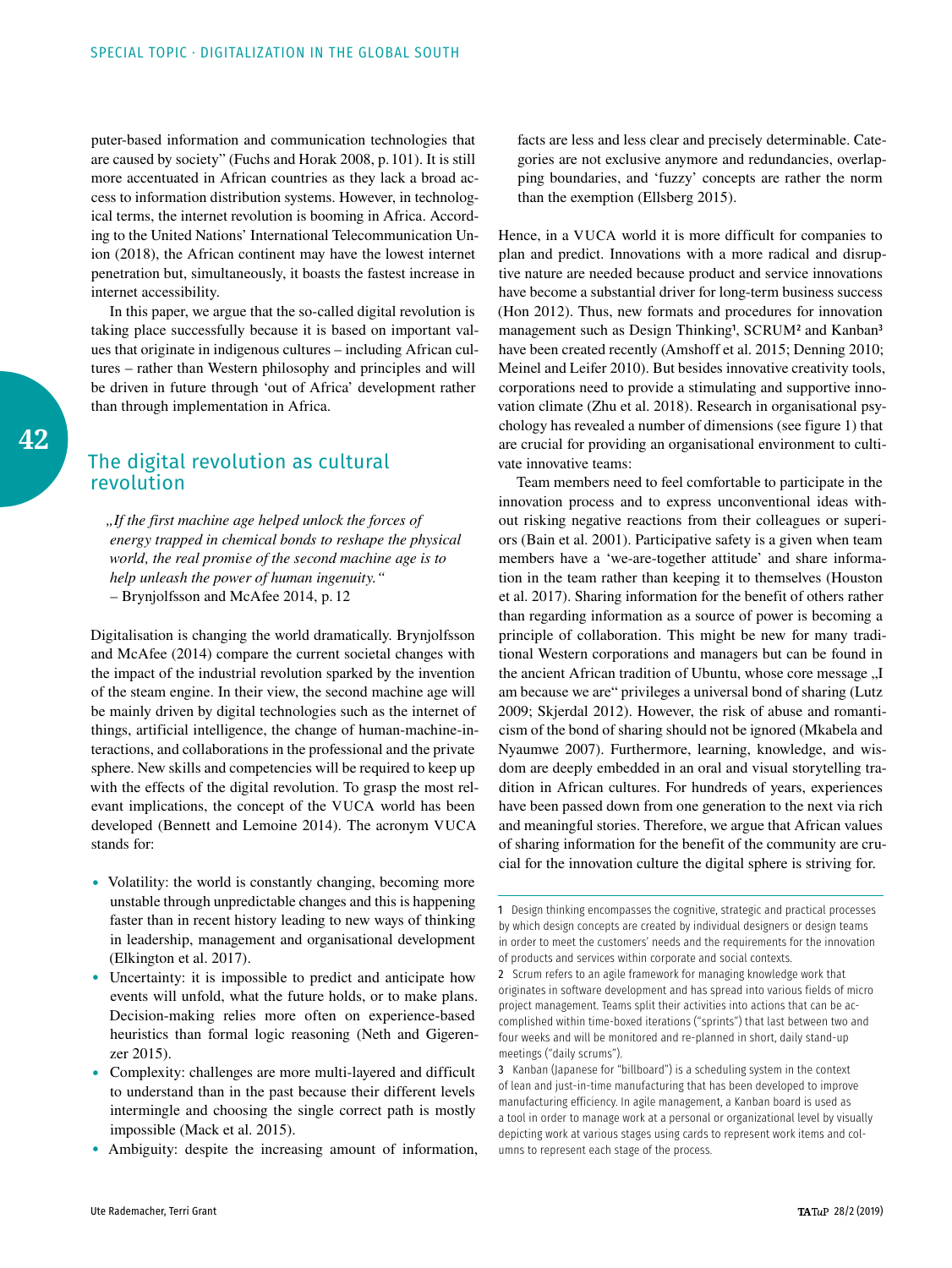Offers such as Instagram or Snapchat can be conceptualised as the digital version of a storytelling culture that differs from Western traditions. Research findings reveal the importance of the narrative nature of social media for attitude change and persuasion, emotion and identity management (Casas et al. 2018; Lambert 2013). Given this background, it is not a big surprise that Instagram is one of the most popular ICT applications worldwide and the number of daily users of Instagram stories is on the rise (Facebook 2019). It enriches Western cultures through its narrative nature and allows Africans to apply local storytelling traditions to the contemporary cultural production, which enhances the diversity of perspectives, freedom of speech and cultural expression (Becker 2017).

From a business perspective, the characteristics of the VUCA world strongly affect corporations, social organisations, and governments beyond the innovation sphere. *Agile management* is currently expanding in a vast area of business sectors in Western societies (Amato and Molokhia 2016; Putnik and Putnik 2012). A number of lean software development methods evolved in the 1990s to overcome former methods of micromanagement, i. e. highly regulated, planned, and supervised management. In 2001, a group of software developers published the Manifesto for Agile Software Development (Beck et al. 2001) as a result of their discussion of the new methodological approach. The Manifesto consists of the following core values and principles which are gradually implemented in an increasing number of organisations:

- valuing individuals and interactions over processes and tools,
- valuing working solutions over comprehensive documentation,
- valuing customer collaboration of contract negotiation,
- valuing responding to change over following a plan.

We argue that African management is agile by nature. African businesses have been managed in line with the above-mentioned values long before the term "agility" for this management principle was invented. For instance, the affordable, stop-and-go minibus taxi industry of many African countries flexibly manages to provide public transport regulated by passengers' needs rather than well-documented schedules that are common in Western public transport systems. Passengers and not fixed bus stops define the entry and exit points and these vehicles leave when full rather than at a scheduled time. This accords with the concept of "African time" that has been criticised as lack of discipline and punctuality from a (post)colonial perspective (Nobles 2000). What has often been criticised as chaotic in the past is more commonly embraced as agile and disruptive innovation in the present. For instance, the new ridesharing services company Moia, fully owned by the Volkswagen group, digitally organises sharing minibus taxis in two German cities along certain routes that are independent of fixed stops and time schedules. Again, this mind-shift in the digital age is mostly framed as Western accomplishment although arguably founded on values and princi-



Figure 1: Team climate dimensions fostering innovation. *Source: authors' own compilation*

ples that originate in indigenous and African cultures and practices rather than Western Platonic traditions and Western corporate cultures (Abdi 2018; Lutz 2009).

## Digitalisation out of Africa

- *"I am guided each day by these three questions: 'What are you fixing?,' 'What are you making?', and 'Who are you helping?'"*
- Juliana Rotich (2013), Founder of Ushahidi<sup>4</sup>, Kenya

The second machine age might be driven by technological innovations but can only be pursued successfully if strategies and cultures adapt to the volatile, complex, and uncertain nature of today's world. African cultures appear to be better prepared to cope with the lack of a clear, single-minded and foreseeable environment than non-African traditions. Thus, Africa can rather be regarded as a starting point than a mere recipient of ICTs that have been created in the innovation hubs in the Silicon Valley, Tel Aviv or Beijing. In order to substantiate our thesis, we will present differing business cases of digital offers made in Africa.

<sup>4</sup> Ushahidi, meaning "testimony" in Swahili, is a technology leader in Africa, headquartered in Nairobi, with a global team. The social enterprise provides software and services to numerous sectors and civil society to help improve the bottom up flow of information.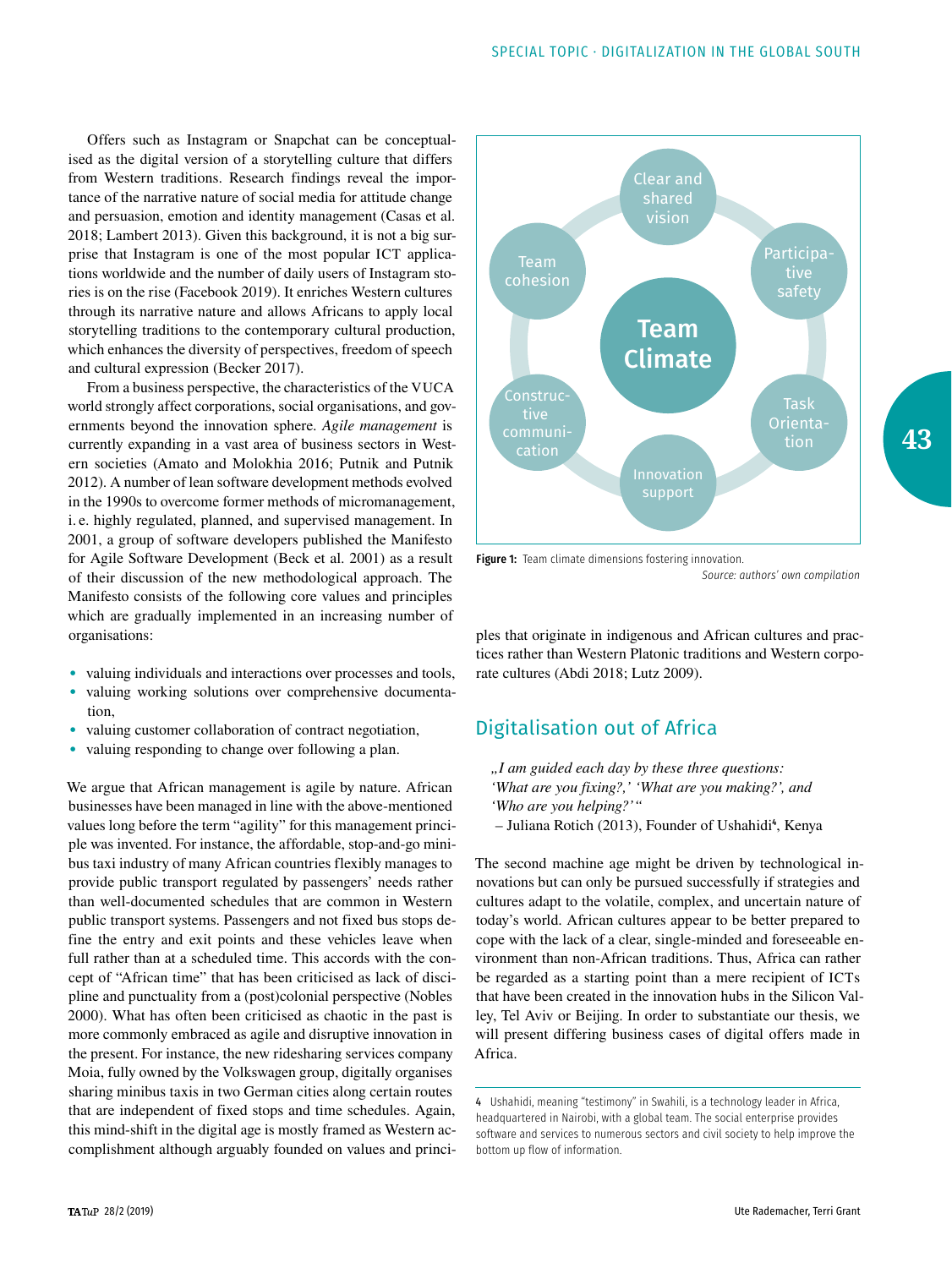

Figure 2: One of the Meeting Rooms at GetSmarter's office in Cape Town with furniture in line with the education theme. *Source: authors, courtesy of GetSmarter*



Figure 3: Value Badges. *Source: authors, courtesy of GetSmarter*

lies, and communities, the mission of the company is not only to provide knowledge but to "improve lives through better education" (GetSmarter 2015, p. 8).

Similar to the agility principles (see above), this small educational start-up neglected the sophisticated documentation of a traditional business plan and instead created a "One-Page Strategic Plan", focussing on creating the right community in terms of collaboration partners and team members instead. Their registered trademark "Relationships first" approach resulted in a continuously increasing number of courses and employees. In order to meet the demands of superior student support, the GetSmarter team grew to more than 400 fulltime employees based in South Africa in 2018 and this number has recently soared to over 600. Human resources (HR) initiatives such as providing facilities that enable flexible team meetings, sprint meetings, and workshops in a creative and playful environment (see figure 2) demonstrate that individuals and interaction are key and more important than organisational processes.

A Chief Happiness Officer (Weber and Gesing 2019) manages the well-being of staff and supports traditional HR initiatives through a variety of initiatives to cultivate team spirit and positive leadership (Dallwitz-Wegner 2016). The corporate culture revolves around a set of values that are closely associated with the com-

#### Business Case 1: GetSmarter

GetSmarter is a South African provider of premium online courses with a data-driven educational focus founded by brothers Sam and Rob Paddock in 2008. The core of GetSmarter's business model is the insight that "the best learning takes place with support from, and in collaboration with, other people" (GetSmarter 2015, p. 6). In line with this conviction, the company developed their service offer to deliver a more learner-centric approach to online learning than their competitors, which the founders perceived to be "an industry plagued by low completion rates and poor student satisfaction" (GetSmarter 2015, p. 5). In addition to high quality content and technically reliable short courses, each student at GetSmarter receives personalised support in terms of academic, performance, technical, and administrative help throughout his or her participation based on real-time learning analytics. As skills that are relevant to and recognised by institutions and companies are a key driver of individual growth and the wealth of African people, their famipany's mission. Employees can honour each other through value badges that are designed in line with the corporate identity and mission (see figure 3).

In 2016, GetSmarter decided to expand out of Africa. Goldsmiths, University of London was the first international university presenting an online course – on Digital Marketing – in collaboration with GetSmarter. Following this leap into international waters, more universities outside Africa became interested in partnering up with the South African company, amongst others the Massachusetts Institute of Technology, Harvard University, Rice University, the Stanford Center for Health Education, and the London School of Economics and Political Science. In so doing, GetSmarter has enabled thousands of working professionals to cultivate skills they could use to have an immediate impact in their careers and aims for improving one million lives by the end of 2030. In 2017, GetSmarter received the opportunity to speed up their progress in reaching this goal by being acquired by the US-American edtech company 2U, who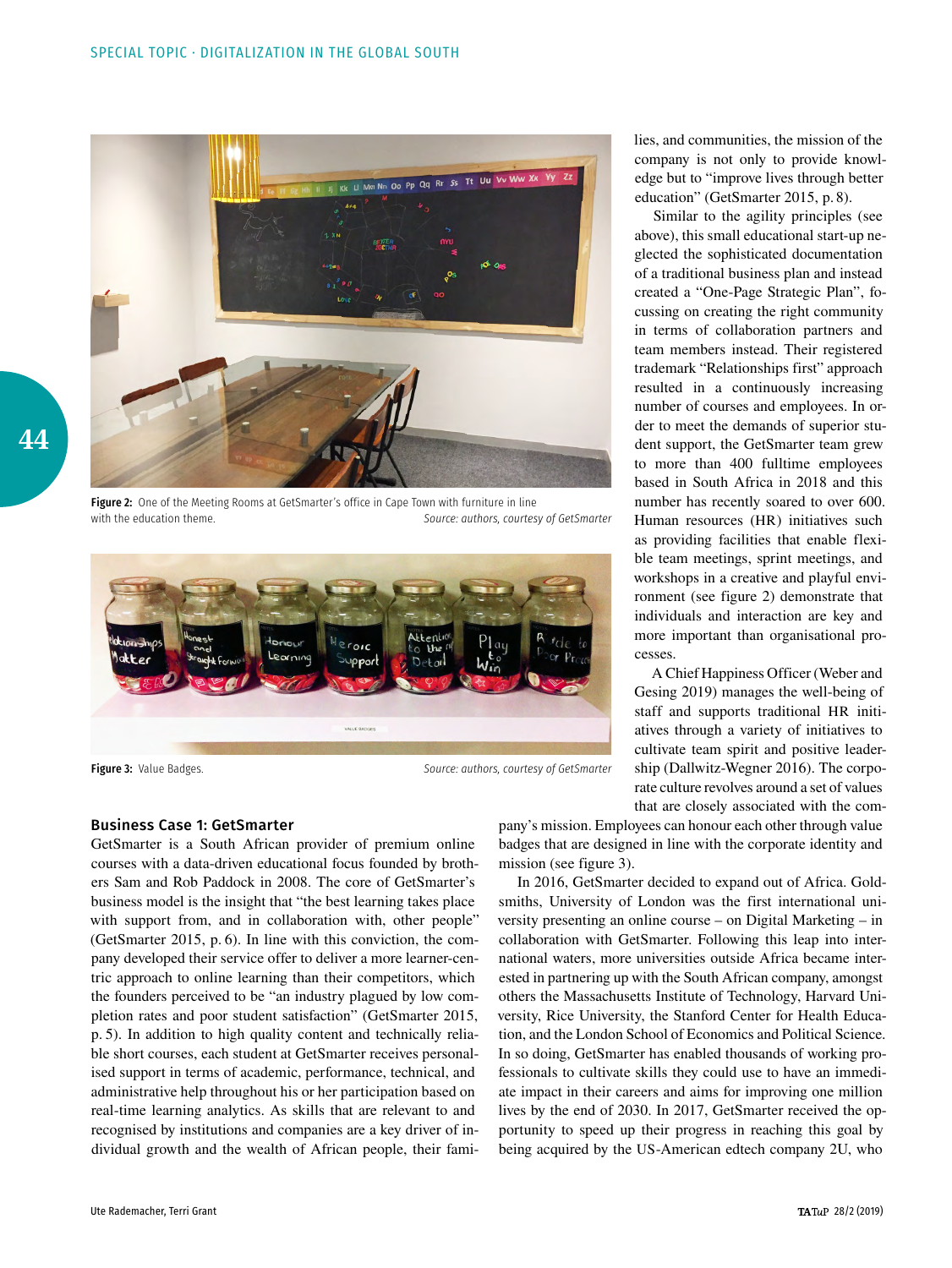have maintained the GetSmarter brand. The Paddocks brothers bid their farewells, not only rich in online education prowess but in monetary terms as well.

## Business Case 2: GetSchool'd

*"Prior to university, I only learned and spoke in two native languages, namely Xitsonga and Sepedi. My first-year experience was gut wrenching. I felt out of place and could not hear nor understand anything either of my lecturers was saying. I struggled with weekly tutorials and assessment. I failed my first few tests and had to extend my program, which meant more debt because I relied on government assistance and loans. Had there been a multilingual, inclusive and affordable learning platform, maybe I could have followed my dream of being an Astrophysicist."*



Figure 4: How the app "GetSchool'd" will work. *Source: Abraham et al. 2018*

**45**

– Breyden Monyemoratho, BSc Hons Computer Science, from Seshego, Limpopo (quoted from his presentation of business propositions at University of Cape Town on 14 February 2018)

The Global Information Technology Report (Baller and Dutta 2016) reflects the results of an initiative of the World Economic Forum, which globally assesses education systems. Regarding maths and science education, essential for many jobs in the digital economy, South Africa ranked 139 out of 151 countries, receiving the highest African score. ICT solutions for the support of students have been successfully launched in recent years, but students still struggle to find solutions catering for the multi-lingual and multi-cultural challenges in tutoring.

GetSchool'd therefore envisages to build a diverse multilingual student team that will be trained in competencies needed for tutoring. The innovative ICT platform will help to match African students in need of support with relevantly educated and experienced senior student tutors. Besides English, Xhosa, Sotho, and Zulu, tutors will be able to speak less common African languages. African students from various backgrounds will therefore be supported in reaching their academic goals and finding jobs that reflect their talents rather than their language skills.

### Business Case 3: ParkBot

The "mobile revolution" (Krauß 2018) in Africa comes at a price. For instance, the growing number of cars due to shortcomings of public transport infrastructure contributes to in-

*Digitalisation offers a valuable springboard by making use of African values and practices when designing and creating innovative ICT solutions.*

GetSchool'd is one of a series of cutting-edge product propositions that African computer science honours students created during their collaborative Professional Communication and New Venture Planning courses at the University of Cape Town in 2018 (see figure 4). This innovative ICT product aims to provide an online one-on-one quick-fire tutoring experience.

creasing congestion. The time spent in traffic jams and looking for a free parking space has a negative impact on productivity, quality of life, and health in many African countries. Thus, the "ParkBot" app aims to address ecological and economic problems by reducing petrol consumption, the time lost in parking troubles and stress. This service proposition intends to capi-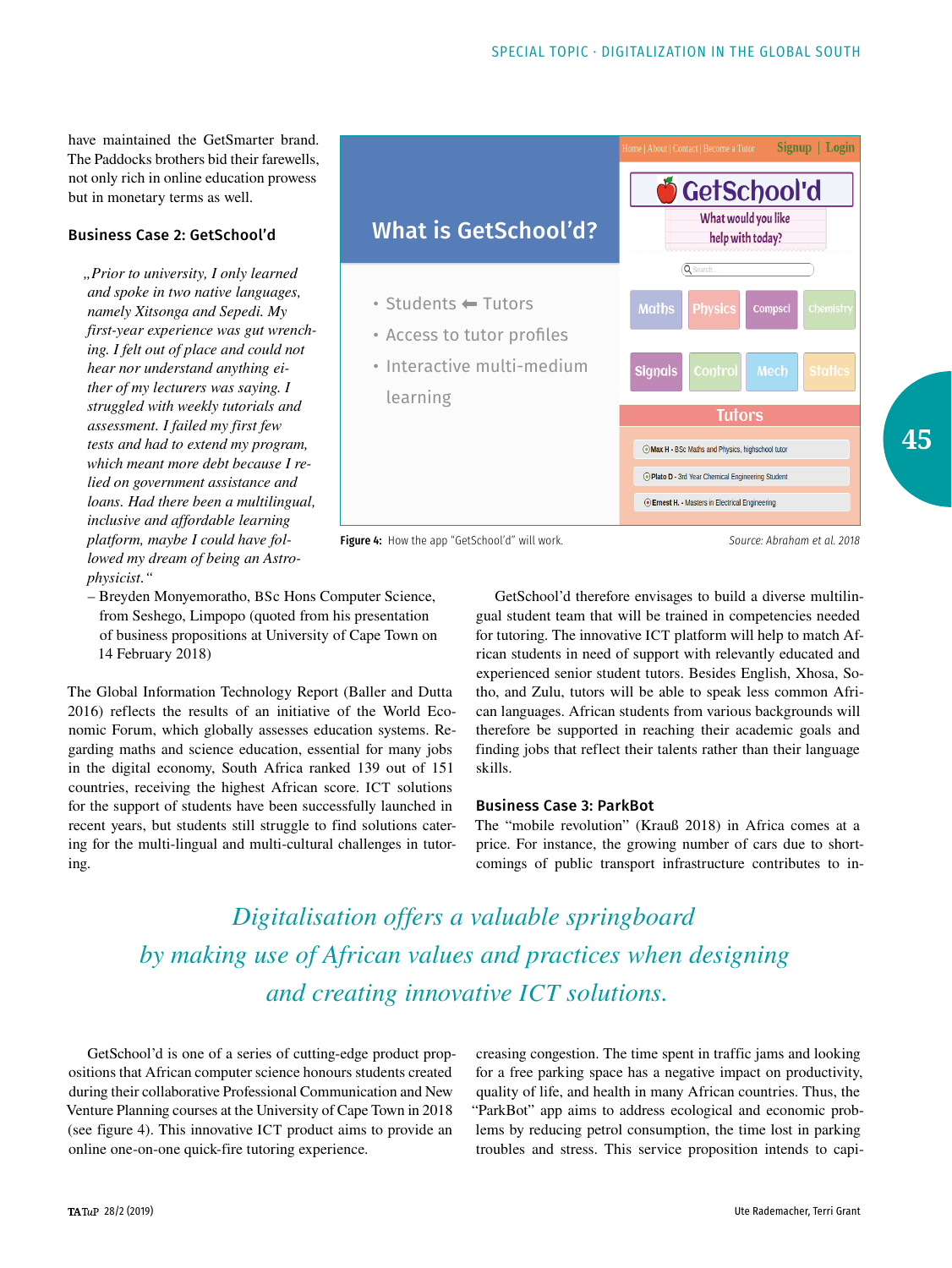

Figure 5: How the app "ParkBot" will work. *Source: Dolley et al. 2018*

rate mind-sets regarding entrepreneurship in their cultures.

These offers might focus on solutions for specific needs in African regions or on global needs such as user-centric transport, individualised education or environmentally friendly consumption. However, the distribution and ownership of these digital services might represent an essential challenge to African countries and corporations due to the lack of stable political systems, technological education and financial funding that are needed to nurture a sustainable culture of digital entrepreneurship. Not only are these innovations, such as the South African online education provider, GetSmarter, and business propositions like ParkBot and GetSchool'd, good for the continent itself. As has been shown, they may have global appeal demonstrating that digitalisation "into Africa" may be counter-balanced by digitalisation "out of Africa".

talise on the convenience and interconnectedness of the digital age and to support African countries in building smart(er) cities.

Road markers will be equipped with solar panels and sensors that identify whether parking spaces in public and possibly private areas are available (see figure 5). The data will be transmitted wirelessly. Users of "ParkBot" can identify in real-time where parking is available close to their current location. Additional characteristics about the type of parking (e. g. with or without fees, in shade) can be provided via the app allowing drivers to find the best parking for their needs and decreasing economic and ecological problems of many African countries.

# Conclusion

The digital age can only be pursued successfully if strategies and cultures adapt to the nature of the VUCA world. Because African cultures appear to be more lean, more agile and community-oriented, they have the potential to better cope with the lack of a clear, single-minded and foreseeable environment than non-African traditions. Thus, we have argued that digitalisation offers a valuable springboard by making use of African values and practices when designing and creating innovative ICT solutions. The business cases presented in this contribution introduce a small sample of the representatives at the forefront of the "digital entrepreneurship revolution in Africa" (Ndemo 2017, p. 2) that could emerge successfully despite high unemployment rates, limited technological infrastructure, and dispa-

## References

- Abdi, Ali (2018): The humanist African philosophy of Ubuntu. Anti-colonial historical and educational analyses. In: Emefa Takyi-Amoako and N'Dri Assié-Lumumba (eds.): Re-visioning education in Africa. Ubuntu-inspired education for humanity. Cham: Palgrave Macmillan, pp.19–34.
- Abraham, Joshua; Barnhoorn, Robbie; Grindlay, Claudia; Latib, Mishka; Monyemoratho, Breyden (2018): Get School'd. Unpublished business plan of the professional communication and new venture planning courses.
- Amato, Mary; Molokhia, Dalia (2016): How to cultivate learning agility. Available online at [https://www.harvardbusiness.org/insight/how-to](https://www.harvardbusiness.org/insight/how-to-cultivate-learning-agility)[cultivate-learning-agility,](https://www.harvardbusiness.org/insight/how-to-cultivate-learning-agility) last accessed on 16. 05. 2019.
- Amshoff, Benjamin; Dülme, Christian; Echterfeld, Julian; Gausemeier, Jürgen (2015): Business model patterns for disruptive technologies. In: International Journal of Innovation Management 19 (3), pp.1–22.
- Bain, Paul; Mann, Leon; Pirola-Merlo, Andrew (2001): The innovation imperative. The relationship between team climate, innovation and performance in research and development teams. In: Small Group Research 32 (1), pp. 55–73.
- Baller, Siljy; Dutta, Soumitra (2016): The global information technology report. Available online at [https://www.insead.edu/sites/default/files/assets/dept/](https://www.insead.edu/sites/default/files/assets/dept/globalindices/docs/GITR-2016-report.pdf) [globalindices/docs/GITR-2016-report.pdf](https://www.insead.edu/sites/default/files/assets/dept/globalindices/docs/GITR-2016-report.pdf), last accessed on 16. 05. 2019.
- Beck, Kent et al. (2001): Principles behind the Agile Manifesto. Available online at [https://agilemanifesto.org/principles.html,](https://agilemanifesto.org/principles.html) last accessed on 16. 05. 2019.
- Becker, Danielle (2017): Instagram as a potential platform for alternative visual culture in South Africa. In: Melanie Bunce, Suzanne Franks and Chris Paterson (eds.): Africa's media image in the 21st century. From the "Heart of Darkness" to "Africa Rising". London: Routledge, pp.102–112.
- Bennett, Nathan; Lemoine, James (2014): What a difference a word makes. Understanding threats to performance in a VUCA World. In: Business Horizons 57 (3), pp. 311–317. DOI: 10.1016/j.bushor.2014.01.001.